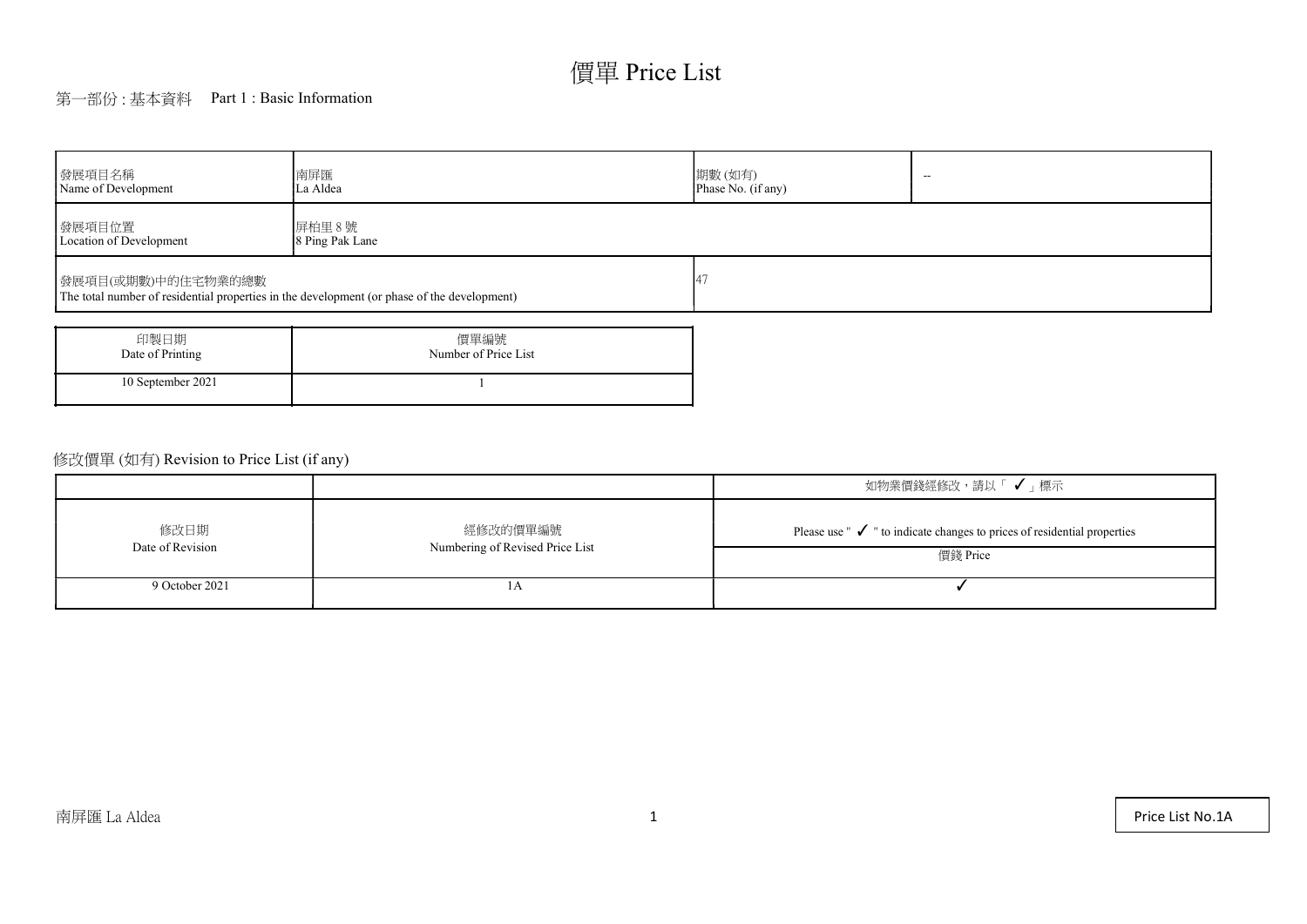| 大廈名稱        | 物業的描述<br>Description of Residential<br>Property<br>樓層<br>單位<br><b>Block Name</b><br>Unit<br>Floor |              | 實用面積<br>(包括露台、工作平台及陽台(如有))<br>平方米(平方呎)<br>Saleable Area<br>(including balcony, utility platform<br>and verandah, if any)<br>sq. metre $(sq. ft.)$ | 售價<br>$(\overrightarrow{\pi})$<br>Price<br>$(\$)$ | 實用面積<br>每平方米/呎售價<br>元,每平方米<br>(元,每平方呎)<br>Unit Rate of<br>Saleable Area<br>\$ per sq. metre<br>$$$ per sq. ft.) | 空調機房<br>Air-<br>conditioning<br>plant room | 其他指明項目的面積(不計算入實用面積)<br>Area of other specified items (Not included in the Saleable Area)<br>平方米(平方呎)<br>sq. metre (sq. ft.)<br>閣樓<br>庭院<br>窗台<br>平台<br>花園<br>停車位<br>天台<br>梯屋<br>前庭<br>Cockloft<br>Parking<br>Stairhood<br>Yard<br>Bay<br>Flat roof<br>Garden<br>Roof<br>Terrace<br>window<br>space |                          |                          |                          |                          |                          |                          |                          |                          |  |  |  |
|-------------|---------------------------------------------------------------------------------------------------|--------------|---------------------------------------------------------------------------------------------------------------------------------------------------|---------------------------------------------------|-----------------------------------------------------------------------------------------------------------------|--------------------------------------------|----------------------------------------------------------------------------------------------------------------------------------------------------------------------------------------------------------------------------------------------------------------------------------------------------|--------------------------|--------------------------|--------------------------|--------------------------|--------------------------|--------------------------|--------------------------|--------------------------|--|--|--|
| 大廈<br>Tower |                                                                                                   | $\mathbf{A}$ | 44.392 (478)<br>露台 Balcony: $0.00(0)$<br>工作平台 Utility Platform: 0.000 (0)                                                                         | 7,533,200                                         | 169,697<br>(15,760)                                                                                             | $\sim$                                     | $\sim$                                                                                                                                                                                                                                                                                             | $\sim$                   | 5.130<br>(55)            | $\overline{\phantom{a}}$ | $\overline{a}$           | $\sim$                   | $\sim$                   | $\overline{\phantom{a}}$ | $\overline{\phantom{a}}$ |  |  |  |
| 大廈<br>Tower |                                                                                                   | $\mathbf{B}$ | 35.640 (384)<br>露台 Balcony: 2.000 (22)<br>工作平台 Utility Platform: 1.500 (16)                                                                       | 6,302,900                                         | 176,849<br>(16, 414)                                                                                            | $\overline{\phantom{a}}$                   | $\overline{\phantom{a}}$                                                                                                                                                                                                                                                                           | $\overline{\phantom{a}}$ | $\overline{\phantom{a}}$ | $\sim$                   | $\overline{\phantom{a}}$ | $\overline{\phantom{a}}$ | $\overline{\phantom{a}}$ | $\overline{\phantom{a}}$ | $\mathbf{L}$             |  |  |  |
| 大廈<br>Tower |                                                                                                   | $\mathbf C$  | 36.052 (388)<br>露台 Balcony: 2.000 (22)<br>工作平台 Utility Platform: 1.500 (16)                                                                       | 6,306,200                                         | 174,920<br>(16,253)                                                                                             | $\sim$                                     | $\overline{\phantom{a}}$                                                                                                                                                                                                                                                                           | $\sim$                   | $\overline{\phantom{a}}$ | $\overline{\phantom{a}}$ | $\overline{\phantom{a}}$ | $\overline{\phantom{a}}$ | $\overline{\phantom{a}}$ | $\overline{\phantom{a}}$ | $\overline{\phantom{a}}$ |  |  |  |
| 大廈<br>Tower |                                                                                                   | D            | 25.689 (277)<br>露台 Balcony: 2.000 (22)<br>工作平台 Utility Platform: 0.000 (0)                                                                        | 4,724,100<br>4,794,900                            | 183,896<br>(17,055)<br>186,652<br>(17,310)                                                                      | $\sim$                                     | $\sim$                                                                                                                                                                                                                                                                                             | $\sim$                   | $\overline{\phantom{a}}$ | $\sim$                   | $\sim$                   | $\sim$                   | $\sim$                   | $\sim$                   | $\mathbf{L}$             |  |  |  |
| 大廈<br>Tower |                                                                                                   | $\,$ E       | 25.658 (276)<br>露台 Balcony: 2,000 (22)<br>工作平台 Utility Platform: 0.000 (0)                                                                        | 4,722,000<br>4,792,800                            | 184,036<br>(17,109)<br>186,796<br>(17,365)                                                                      | $\overline{\phantom{a}}$                   | $\overline{\phantom{a}}$                                                                                                                                                                                                                                                                           | $\sim$                   | $\overline{\phantom{a}}$ | $\sim$                   | $\overline{a}$           | $\overline{\phantom{a}}$ | $\overline{\phantom{a}}$ | $\overline{\phantom{a}}$ | $\overline{\phantom{a}}$ |  |  |  |
| 大廈<br>Tower |                                                                                                   | $\mathbf{F}$ | 25.658 (276)<br>露台 Balcony: 2.000 (22)<br>工作平台 Utility Platform: 0.000 (0)                                                                        | 4,722,000<br>4,792,800                            | 184,036<br>(17,109)<br>186,796<br>(17, 465)                                                                     | $\overline{\phantom{a}}$                   | $\sim$                                                                                                                                                                                                                                                                                             | $\overline{\phantom{a}}$ | $\overline{\phantom{a}}$ |                          | $-$                      | $\sim$                   | $\overline{\phantom{a}}$ | $\sim$                   | $\overline{\phantom{a}}$ |  |  |  |
| 大廈<br>Tower |                                                                                                   | G            | 25.689 (277)<br>露台 Balcony: 2.000 (22)<br>工作平台 Utility Platform: 0.000 (0)                                                                        | 4,724,100                                         | 183,896<br>(17,055)                                                                                             | $\overline{\phantom{a}}$                   | $\overline{\phantom{a}}$                                                                                                                                                                                                                                                                           | $\sim$                   | $\overline{\phantom{a}}$ | $\overline{\phantom{a}}$ | $\overline{a}$           | $\overline{\phantom{a}}$ | $\overline{\phantom{a}}$ | $\overline{\phantom{a}}$ | $\overline{\phantom{a}}$ |  |  |  |

## 第二部份:面積及售價資料 Part 2: Information on Area and Price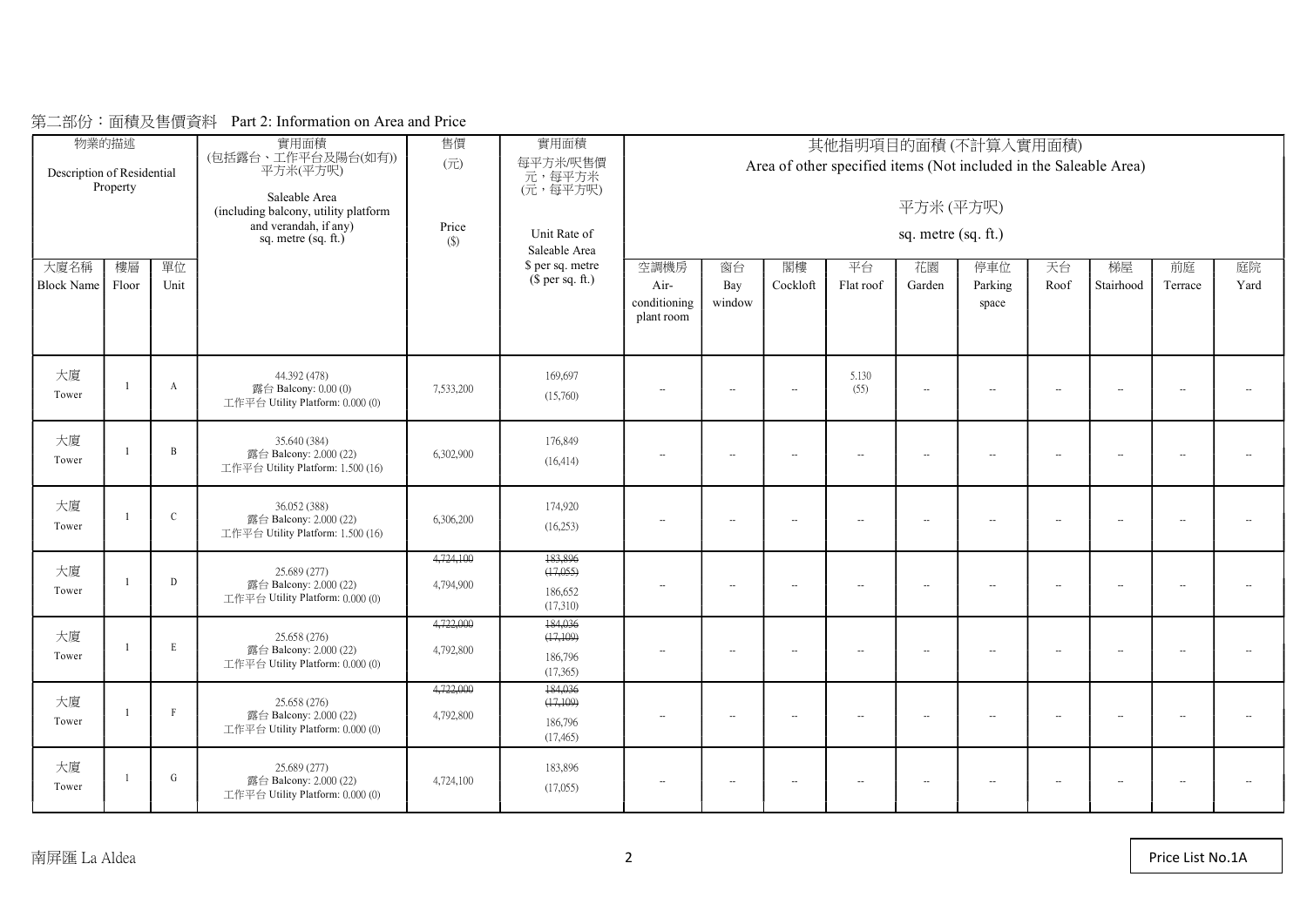| 物業的描述<br>Description of Residential<br>Property |                |              | 實用面積<br>(包括露台,工作平台及陽台(如有))<br>平方米(平方呎)<br>Saleable Area<br>(including balcony, utility platform<br>and verandah, if any)<br>sq. metre $(sq. ft.)$ | 售價<br>$(\vec{\pi})$<br>Price<br>$(\$)$ | 實用面積<br>每平方米/呎售價<br>元,每平方米<br>(元,每平方呎)<br>Unit Rate of<br>Saleable Area | 其他指明項目的面積(不計算入實用面積)<br>Area of other specified items (Not included in the Saleable Area)<br>平方米(平方呎)<br>sq. metre (sq. ft.) |                          |                          |                          |                      |                         |                      |                          |                          |                          |  |  |  |
|-------------------------------------------------|----------------|--------------|---------------------------------------------------------------------------------------------------------------------------------------------------|----------------------------------------|-------------------------------------------------------------------------|-----------------------------------------------------------------------------------------------------------------------------|--------------------------|--------------------------|--------------------------|----------------------|-------------------------|----------------------|--------------------------|--------------------------|--------------------------|--|--|--|
| 大廈名稱<br><b>Block Name</b>                       | 樓層<br>Floor    | 單位<br>Unit   |                                                                                                                                                   |                                        | \$ per sq. metre<br>$$$ per sq. ft.)                                    | 空調機房<br>Air-<br>conditioning<br>plant room                                                                                  | 窗台<br>Bay<br>window      | 閣樓<br>Cockloft           | 平台<br>Flat roof          | 花園<br>Garden         | 停車位<br>Parking<br>space | 天台<br>Roof           | 梯屋<br>Stairhood          | 前庭<br>Terrace            | 庭院<br>Yard               |  |  |  |
| 大廈<br>Tower                                     |                | H            | 35.781 (385)<br>露台 Balcony: 2.000 (22)<br>工作平台 Utility Platform: 1.500 (16)                                                                       | 6,302,900                              | 176,152<br>(16,371)                                                     | $\overline{\phantom{a}}$                                                                                                    | $\sim$                   | $\sim$                   | $\sim$                   | $\sim$               | $\sim$                  | $\sim$               | $\sim$                   | $\sim$                   | $\sim$                   |  |  |  |
| 大廈<br>Tower                                     |                | $\mathbf{I}$ | 46.817 (504)<br>露台 Balcony: 2.000 (22)<br>工作平台 Utility Platform: 1.500 (16)                                                                       | 7,403,500<br>7,773,600                 | 158,137<br>(14, 689)<br>166,042<br>(15, 424)                            |                                                                                                                             | $\overline{\phantom{a}}$ | $\overline{\phantom{a}}$ | $\overline{\phantom{a}}$ | $\ddot{\phantom{a}}$ | $\sim$                  | ÷.                   | $\sim$                   | $\sim$                   | $\overline{\phantom{a}}$ |  |  |  |
| 大廈<br>Tower                                     | $\overline{2}$ | $\mathbf{A}$ | 48.003 (517)<br>露台 Balcony: 2.000 (22)<br>工作平台 Utility Platform: 1.500 (16)                                                                       | 7,554,600                              | 157,378<br>(14,612)                                                     | $\overline{\phantom{a}}$                                                                                                    | $\sim$                   | $\overline{\phantom{a}}$ | $\overline{\phantom{a}}$ | $\ddot{\phantom{a}}$ | $\sim$                  | $\ddot{\phantom{a}}$ | $\overline{\phantom{a}}$ | $\ddot{\phantom{a}}$     | $\ddotsc$                |  |  |  |
| 大廈<br>Tower                                     | $\overline{2}$ | $\mathbf{B}$ | 35.530 (382)<br>露台 Balcony: 2.000 (22)<br>工作平台 Utility Platform: 1.500 (16)                                                                       | 6,429,000                              | 180,946<br>(16,830)                                                     | $\overline{\phantom{a}}$                                                                                                    | $\overline{\phantom{a}}$ | $\sim$                   | $\sim$                   | $\sim$               | $\sim$                  | $\sim$               | $\sim$                   | $\overline{\phantom{a}}$ | $\sim$                   |  |  |  |
| 大廈<br>Tower                                     | 2              | $\,$ C       | 36.052 (388)<br>露台 Balcony: 2.000 (22)<br>工作平台 Utility Platform: 1.500 (16)                                                                       | 6,432,300                              | 178,417<br>(16,578)                                                     | $\overline{\phantom{a}}$                                                                                                    | $\overline{\phantom{a}}$ | $\overline{\phantom{a}}$ | $\overline{\phantom{a}}$ | $\sim$               | $\sim$                  | $\sim$               | $\overline{\phantom{a}}$ | $\sim$                   | $\overline{\phantom{a}}$ |  |  |  |
| 大廈<br>Tower                                     | 2              | D            | 25.689 (277)<br>露台 Balcony: 2.000 (22)<br>工作平台 Utility Platform: 0.000 (0)                                                                        | 4,818,600<br>4,891,300                 | 187,574<br>(17,396)<br>190,404<br>(17,658)                              | $\overline{\phantom{a}}$                                                                                                    | $\overline{\phantom{a}}$ | $\sim$                   | $\sim$                   | $\sim$               | $\sim$                  | $\sim$               | $\sim$                   | $\sim$                   | $\overline{\phantom{a}}$ |  |  |  |
| 大廈<br>Tower                                     | 2              | $\,$ E       | 25,658 (276)<br>露台 Balcony: 2.000 (22)<br>工作平台 Utility Platform: 0.000 (0)                                                                        | 4,816,400<br>4,888,600                 | 187,715<br>(17, 451)<br>190,529<br>(17,712)                             | $\overline{\phantom{a}}$                                                                                                    | $\overline{\phantom{a}}$ | $\overline{\phantom{a}}$ | $\sim$                   | $\ddot{\phantom{a}}$ | $\sim$                  | $\sim$               | $\overline{\phantom{a}}$ | $\overline{\phantom{a}}$ | $\overline{\phantom{a}}$ |  |  |  |
| 大廈<br>Tower                                     | $\mathcal{L}$  | $\,$ F       | 25.658 (276)<br>露台 Balcony: 2.000 (22)<br>工作平台 Utility Platform: 0.000 (0)                                                                        | 4,816,400<br>4,888,600                 | 187,715<br>(17, 451)<br>190,529<br>(17,712)                             | $\overline{\phantom{a}}$                                                                                                    | $\overline{\phantom{a}}$ | $\overline{\phantom{a}}$ | $\overline{\phantom{a}}$ | $\ddot{\phantom{a}}$ | $\sim$                  | $\sim$               | $\overline{\phantom{a}}$ | $\overline{\phantom{a}}$ | $\overline{\phantom{a}}$ |  |  |  |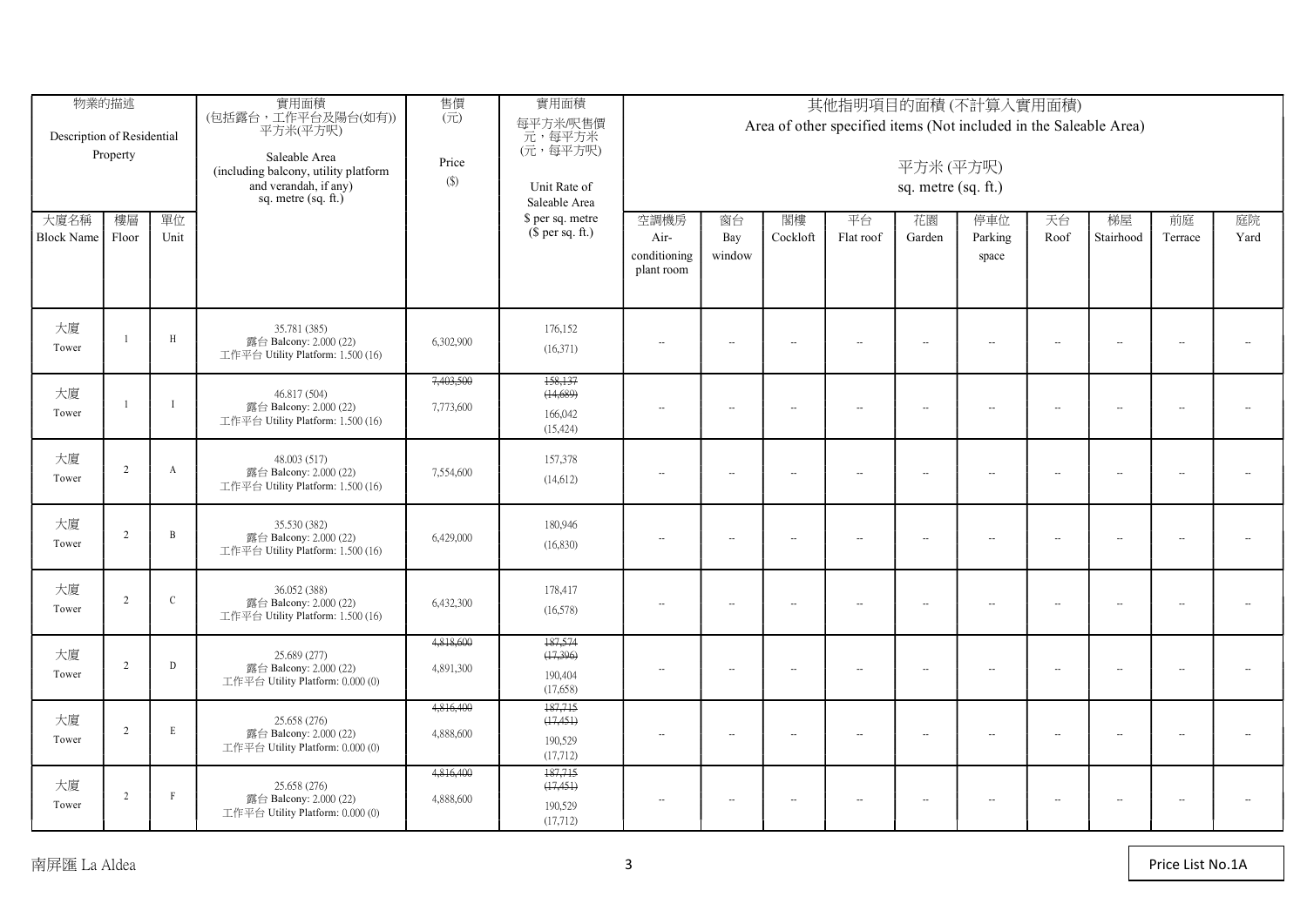| 物業的描述<br>Description of Residential<br>Property |                         |                | 實用面積<br>(包括露台,工作平台及陽台(如有))<br>平方米(平方呎)<br>Saleable Area<br>(including balcony, utility platform<br>and verandah, if any) | 售價<br>$(\overrightarrow{\pi})$<br>Price<br>$(\$)$ | 實用面積<br>每平方米/呎售價<br>元,每平方米<br>(元,每平方呎)<br>Unit Rate of<br>Saleable Area | 其他指明項目的面積(不計算入實用面積)<br>Area of other specified items (Not included in the Saleable Area)<br>平方米(平方呎)<br>sq. metre (sq. ft.) |                          |                          |                 |                          |                          |                      |                          |                          |                          |  |  |  |
|-------------------------------------------------|-------------------------|----------------|--------------------------------------------------------------------------------------------------------------------------|---------------------------------------------------|-------------------------------------------------------------------------|-----------------------------------------------------------------------------------------------------------------------------|--------------------------|--------------------------|-----------------|--------------------------|--------------------------|----------------------|--------------------------|--------------------------|--------------------------|--|--|--|
| 大廈名稱<br><b>Block Name</b>                       | 樓層<br>Floor             | 單位<br>Unit     | sq. metre (sq. ft.)                                                                                                      |                                                   | \$ per sq. metre<br>$$$ per sq. ft.)                                    | 空調機房<br>Air-<br>conditioning<br>plant room                                                                                  | 窗台<br>Bay<br>window      | 閣樓<br>Cockloft           | 平台<br>Flat roof | 花園<br>Garden             | 停車位<br>Parking<br>space  | 天台<br>Roof           | 梯屋<br>Stairhood          | 前庭<br>Terrace            | 庭院<br>Yard               |  |  |  |
| 大廈<br>Tower                                     | $\gamma$                | ${\rm G}$      | 25.689 (277)<br>露台 Balcony: 2.000 (22)<br>工作平台 Utility Platform: 0.000 (0)                                               | 4,818,600                                         | 187,574<br>(17,396)                                                     | $\sim$                                                                                                                      | $\overline{\phantom{a}}$ | $\sim$                   | $\sim$          | $\overline{\phantom{a}}$ | $\sim$                   | $\overline{a}$       | $\sim$                   | $\overline{\phantom{a}}$ | $\overline{\phantom{a}}$ |  |  |  |
| 大廈<br>Tower                                     | $\overline{2}$          | H              | 36.052 (388)<br>露台 Balcony: 2.000 (22)<br>工作平台 Utility Platform: 1.500 (16)                                              | 6,475,800                                         | 179,624<br>(16,690)                                                     | $\overline{\phantom{a}}$                                                                                                    | $\overline{\phantom{a}}$ | $\overline{\phantom{a}}$ | $\sim$          | $\sim$                   | $\sim$                   | $\sim$               | $\overline{\phantom{a}}$ | $\overline{\phantom{a}}$ | $\overline{\phantom{a}}$ |  |  |  |
| 大廈<br>Tower                                     | $\overline{2}$          | $\mathbf{I}$   | 35,640 (384)<br>露台 Balcony: 2.000 (22)<br>工作平台 Utility Platform: 1.500 (16)                                              | 6,472,500                                         | 181,608<br>(16, 855)                                                    | $\sim$                                                                                                                      | $\sim$                   | $\sim$                   | $\sim$          | $\sim$                   | $\sim$                   | $\sim$               | $\overline{\phantom{a}}$ | $\overline{\phantom{a}}$ | $\overline{\phantom{a}}$ |  |  |  |
| 大廈<br>Tower                                     | $\overline{2}$          | $\mathbf{I}$   | 44.392 (478)<br>露台 Balcony: 0.000 (0)<br>工作平台 Utility Platform: 0.000 (0)                                                | 7,608,500                                         | 171,393<br>(15,917)                                                     | $\overline{\phantom{a}}$                                                                                                    | $\sim$                   | $\overline{\phantom{a}}$ | 5.130<br>(55)   | $\overline{\phantom{a}}$ | $\overline{\phantom{a}}$ | $\ddot{\phantom{a}}$ | $\overline{\phantom{a}}$ | $\overline{\phantom{a}}$ | $\overline{\phantom{a}}$ |  |  |  |
| 大廈<br>Tower                                     | $\overline{\mathbf{3}}$ | $\mathbf{A}$   | 48.003 (517)<br>露台 Balcony: 2.000 (22)<br>工作平台 Utility Platform: 1.500 (16)                                              | 7,592,400                                         | 158,165<br>(14,685)                                                     | $\overline{\phantom{a}}$                                                                                                    | $\sim$                   | $\overline{\phantom{a}}$ | $\sim$          | $\sim$                   | $\sim$                   | $\ddot{\phantom{a}}$ | $\overline{\phantom{a}}$ | $\overline{\phantom{a}}$ | $\overline{\phantom{a}}$ |  |  |  |
| 大廈<br>Tower                                     | $\overline{3}$          | $\overline{B}$ | 35.530 (382)<br>露台 Balcony: 2.000 (22)<br>工作平台 Utility Platform: 1.500 (16)                                              | 6,480,400                                         | 182,392<br>(16,964)                                                     | $\sim$                                                                                                                      | $\overline{\phantom{a}}$ | $\sim$                   | $\sim$          | $\sim$                   | $-$                      | $\sim$               | $\sim$                   | $\overline{\phantom{a}}$ | $\sim$                   |  |  |  |
| 大廈<br>Tower                                     | $\mathcal{R}$           | $\mathsf C$    | 36.052 (388)<br>露台 Balcony: 2.000 (22)<br>工作平台 Utility Platform: 1.500 (16)                                              | 6,483,700                                         | 179,843<br>(16,711)                                                     | $\overline{\phantom{a}}$                                                                                                    | $\sim$                   | $\overline{\phantom{a}}$ | $\sim$          | $\sim$                   | $\sim$                   | $\ddot{\phantom{a}}$ | $\overline{\phantom{a}}$ | $\overline{\phantom{a}}$ | $\overline{\phantom{a}}$ |  |  |  |
| 大廈<br>Tower                                     |                         | D              | 25.689 (277)<br>露台 Balcony: 2.000 (22)<br>工作平台 Utility Platform: 0.000 (0)                                               | 4,857,200                                         | 189,077<br>(17,535)                                                     | $\overline{\phantom{a}}$                                                                                                    | $\overline{\phantom{a}}$ | $\overline{\phantom{a}}$ | $\sim$          | $\sim$                   | $\sim$                   | $\sim$               | $\overline{\phantom{a}}$ | $\overline{\phantom{a}}$ | $\overline{\phantom{a}}$ |  |  |  |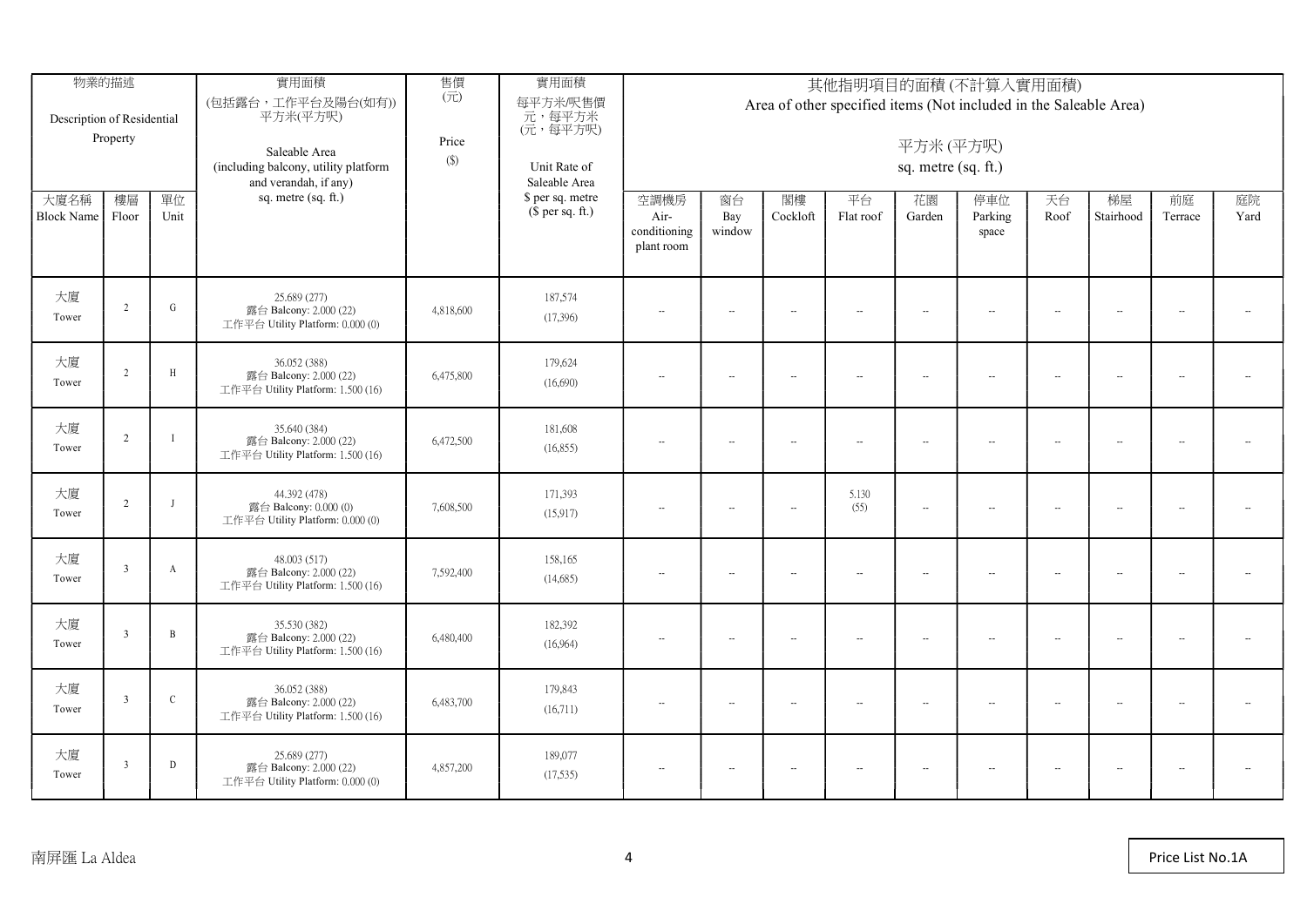| Description of Residential | 物業的描述<br>Property        |                  | 實用面積<br>(包括露台,工作平台及陽台(如有))<br>平方米(平方呎)<br>Saleable Area<br>(including balcony, utility platform<br>and verandah, if any)<br>sq. metre $(sq. ft.)$ | 售價<br>$(\overrightarrow{\pi})$<br>Price<br>$(\$)$ | 實用面積<br>每平方米/呎售價<br>元,每平方米<br>(元,每平方呎)<br>Unit Rate of<br>Saleable Area | 其他指明項目的面積(不計算入實用面積)<br>Area of other specified items (Not included in the Saleable Area)<br>平方米(平方呎)<br>sq. metre (sq. ft.) |                          |                          |                             |                          |                         |                 |                          |                          |                          |  |  |  |
|----------------------------|--------------------------|------------------|---------------------------------------------------------------------------------------------------------------------------------------------------|---------------------------------------------------|-------------------------------------------------------------------------|-----------------------------------------------------------------------------------------------------------------------------|--------------------------|--------------------------|-----------------------------|--------------------------|-------------------------|-----------------|--------------------------|--------------------------|--------------------------|--|--|--|
| 大廈名稱<br>Block Name Floor   | 樓層                       | 單位<br>Unit       |                                                                                                                                                   |                                                   | \$ per sq. metre<br>$$$ per sq. ft.)                                    | 空調機房<br>Air-<br>conditioning<br>plant room                                                                                  | 窗台<br>Bay<br>window      | 閣樓<br>Cockloft           | 平台<br>Flat roof             | 花園<br>Garden             | 停車位<br>Parking<br>space | 天台<br>Roof      | 梯屋<br>Stairhood          | 前庭<br>Terrace            | 庭院<br>Yard               |  |  |  |
| 大廈<br>Tower                | $\overline{3}$           | $\mathbf E$      | 25.658 (276)<br>露台 Balcony: 2.000 (22)<br>工作平台 Utility Platform: 0.000 (0)                                                                        | 4,854,900                                         | 189,216<br>(17,590)                                                     | $\sim$                                                                                                                      | $-$                      | $\sim$                   | $\sim$                      | $\sim$                   | $\sim$                  | $\sim$          |                          | $\overline{\phantom{a}}$ | $\sim$                   |  |  |  |
| 大廈<br>Tower                | $\overline{3}$           | $\Gamma$         | 25.658 (276)<br>露台 Balcony: 2.000 (22)<br>工作平台 Utility Platform: 0.000 (0)                                                                        | 4,854,900                                         | 189,216<br>(17,590)                                                     | $\sim$                                                                                                                      | $\overline{\phantom{a}}$ | $\sim$                   | $\mathcal{L}_{\mathcal{F}}$ | $\sim$                   | $\sim$                  | $\sim$          | $\sim$                   | $\overline{\phantom{a}}$ | $\overline{\phantom{a}}$ |  |  |  |
| 大廈<br>Tower                | $\overline{\mathbf{3}}$  | ${\bf G}$        | 25.689 (277)<br>露台 Balcony: 2.000 (22)<br>工作平台 Utility Platform: 0.000 (0)                                                                        | 4,857,200                                         | 189,077<br>(17,535)                                                     | $\overline{\phantom{a}}$                                                                                                    | $\sim$                   | $\overline{\phantom{a}}$ | $\sim$                      | $\overline{\phantom{a}}$ | $\sim$                  | $\sim$          | $\overline{\phantom{a}}$ | $\overline{\phantom{a}}$ | $\overline{\phantom{a}}$ |  |  |  |
| 大廈<br>Tower                | 3                        | $\,$ H           | 36.052 (388)<br>露台 Balcony: 2.000 (22)<br>工作平台 Utility Platform: 1.500 (16)                                                                       | 6,527,600                                         | 181,061<br>(16,824)                                                     | $\overline{\phantom{a}}$                                                                                                    | $\overline{\phantom{a}}$ | $\overline{\phantom{a}}$ | $\sim$                      | $\sim$                   | $\sim$                  | $\sim$          | $\overline{\phantom{a}}$ | $\overline{\phantom{a}}$ | $\overline{\phantom{a}}$ |  |  |  |
| 大廈<br>Tower                | $\overline{3}$           | $\mathbf{I}$     | 35.530 (382)<br>露台 Balcony: 2.000 (22)<br>工作平台 Utility Platform: 1.500 (16)                                                                       | 6,524,200                                         | 183,625<br>(17,079)                                                     | $\overline{\phantom{a}}$                                                                                                    | $\sim$                   | $\sim$                   | $\sim$                      | $\sim$                   | $\sim$                  | $\ddotsc$       | $\overline{\phantom{a}}$ | $\overline{\phantom{a}}$ | $\overline{\phantom{a}}$ |  |  |  |
| 大廈<br>Tower                | $\overline{3}$           | $\mathbf{J}$     | 48,003 (517)<br>露台 Balcony: 2.000 (22)<br>工作平台 Utility Platform: 1.500 (16)                                                                       | 7,603,300                                         | 158,392<br>(14,707)                                                     | $\overline{\phantom{a}}$                                                                                                    | $\overline{\phantom{a}}$ | $\sim$                   | $\sim$                      | $\ddot{\phantom{a}}$     | $\sim$                  | $\sim$          | $\sim$                   | $\overline{\phantom{a}}$ | $\overline{\phantom{a}}$ |  |  |  |
| 大廈<br>Tower                | -5                       | $\boldsymbol{A}$ | 48,003 (517)<br>露台 Balcony: 2.000 (22)<br>工作平台 Utility Platform: 1.500 (16)                                                                       | 8,680,400                                         | 180,830<br>(16,790)                                                     | $\sim$                                                                                                                      | $\overline{\phantom{a}}$ | $\overline{\phantom{a}}$ | $-$                         | $\sim$                   | $-$                     | 40.783<br>(439) | $\overline{\phantom{a}}$ | $\overline{\phantom{a}}$ | $\sim$                   |  |  |  |
| 大廈<br>Tower                | $\overline{\phantom{a}}$ | $\mathbf B$      | 35.530 (382)<br>露台 Balcony: 2.000 (22)<br>工作平台 Utility Platform: 1.500 (16)                                                                       | 7,295,700                                         | 205,339<br>(19,099)                                                     | $\overline{\phantom{a}}$                                                                                                    | $\overline{\phantom{a}}$ | $\overline{\phantom{a}}$ | $\sim$                      | $\ddot{\phantom{a}}$     | $\sim$                  | 28.812<br>(310) | $\sim$                   | $\overline{\phantom{a}}$ | $\overline{\phantom{a}}$ |  |  |  |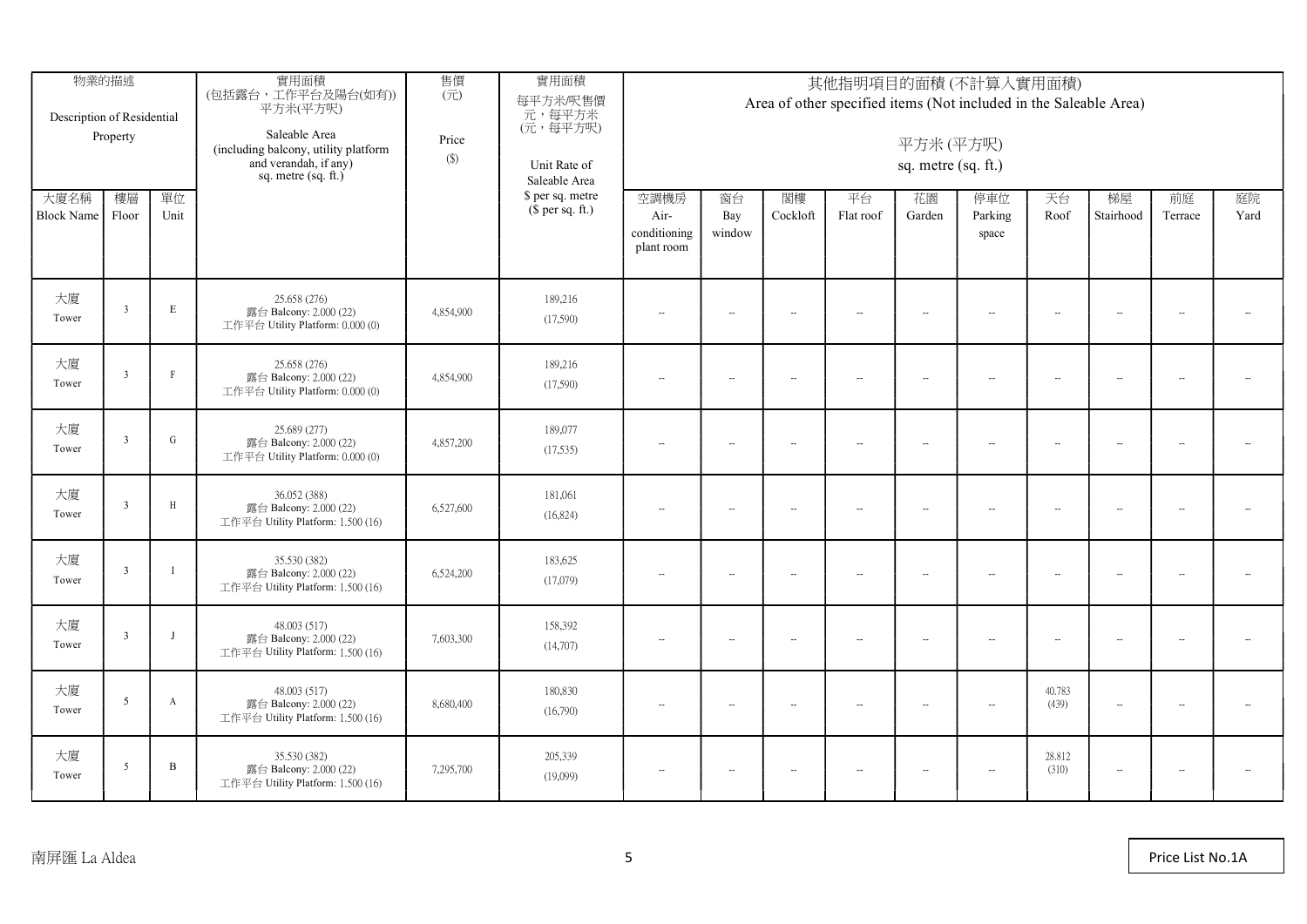| 物業的描述<br>Description of Residential<br>Property |                          |              | 實用面積<br>(包括露台,工作平台及陽台(如有))<br>平方米(平方呎)<br>Saleable Area<br>(including balcony, utility platform<br>and verandah, if any)<br>sq. metre $(sq, ft.)$ | 售價<br>$(\vec{\pi})$<br>Price<br>$(\$)$ | 實用面積<br>每平方米/呎售價<br>元,每平方米<br>(元,每平方呎)<br>Unit Rate of<br>Saleable Area | 其他指明項目的面積(不計算入實用面積)<br>Area of other specified items (Not included in the Saleable Area)<br>平方米(平方呎)<br>sq. metre (sq. ft.) |                          |                          |                 |                     |                         |                          |                          |                          |                          |  |  |  |
|-------------------------------------------------|--------------------------|--------------|---------------------------------------------------------------------------------------------------------------------------------------------------|----------------------------------------|-------------------------------------------------------------------------|-----------------------------------------------------------------------------------------------------------------------------|--------------------------|--------------------------|-----------------|---------------------|-------------------------|--------------------------|--------------------------|--------------------------|--------------------------|--|--|--|
| 大廈名稱<br>Block Name Floor                        | 樓層                       | 單位<br>Unit   |                                                                                                                                                   |                                        | \$ per sq. metre<br>$$$ per sq. ft.)                                    | 空調機房<br>Air-<br>conditioning<br>plant room                                                                                  | 窗台<br>Bay<br>window      | 閣樓<br>Cockloft           | 平台<br>Flat roof | 花園<br>Garden        | 停車位<br>Parking<br>space | 天台<br>Roof               | 梯屋<br>Stairhood          | 前庭<br>Terrace            | 庭院<br>Yard               |  |  |  |
| 大廈<br>Tower                                     | $\overline{\phantom{a}}$ | $\mathbf C$  | 36.052 (388)<br>露台 Balcony: 2.000 (22)<br>工作平台 Utility Platform: 1.500 (16)                                                                       | 7,280,400                              | 201,942<br>(18,764)                                                     | $\overline{\phantom{a}}$                                                                                                    | $\overline{\phantom{a}}$ | $\sim$                   | $\sim$          | $\sim$              | $\sim$ $\sim$           | 28.087<br>(302)          | $\sim$                   | $\overline{\phantom{a}}$ | $\overline{\phantom{a}}$ |  |  |  |
| 大廈<br>Tower                                     | $\overline{\phantom{a}}$ | D            | 25,689 (277)<br>露台 Balcony: 2.000 (22)<br>工作平台 Utility Platform: 0.000 (0)                                                                        | 4,876,600                              | 189,832<br>(17,605)                                                     | $\overline{\phantom{a}}$                                                                                                    | $\overline{\phantom{a}}$ | $\overline{\phantom{a}}$ | $\sim$          | $\sim$              | $\sim$                  | $\sim$                   | $\overline{\phantom{a}}$ | $\sim$                   | $\overline{\phantom{a}}$ |  |  |  |
| 大廈<br>Tower                                     | 5                        | E            | 25.658 (276)<br>露台 Balcony: 2.000(22)<br>工作平台 Utility Platform: 0.000 (0)                                                                         | 4,874,300                              | 189,972<br>(17,661)                                                     | $\overline{\phantom{a}}$                                                                                                    | $\sim$                   | $\overline{\phantom{a}}$ | $\sim$          | $\bar{\phantom{a}}$ | $\sim$                  | $\sim$                   | $\sim$                   | $\sim$                   | $\overline{\phantom{a}}$ |  |  |  |
| 大廈<br>Tower                                     | $\sim$                   | $\mathbf{F}$ | 25.658 (276)<br>露台 Balcony: 2.000 (22)<br>工作平台 Utility Platform: 0.000 (0)                                                                        | 4,874,300                              | 189,972<br>(17,661)                                                     | $\overline{\phantom{a}}$                                                                                                    | $\overline{\phantom{a}}$ | $\sim$                   | $\sim$          | $\sim$              | $\sim$                  | $\overline{\phantom{a}}$ | $\sim$                   | $\sim$                   | $\sim$                   |  |  |  |
| 大廈<br>Tower                                     | -5                       | ${\bf G}$    | 25.689 (277)<br>露台 Balcony: 2.000 (22)<br>工作平台 Utility Platform: 0.000 (0)                                                                        | 4,876,600                              | 189,832<br>(17,605)                                                     | $\overline{\phantom{a}}$                                                                                                    | $\overline{\phantom{a}}$ | $\sim$                   | $\sim$          | $\sim$              | $\sim$                  | $\sim$                   | $\overline{\phantom{a}}$ | $\sim$                   | $\sim$                   |  |  |  |
| 大廈<br>Tower                                     | 5                        | $\,$ H       | 36.052 (388)<br>露台 Balcony: 2.000 (22)<br>工作平台 Utility Platform: 1.500 (16)                                                                       | 7,325,000                              | 203,179<br>(18, 879)                                                    | $\overline{\phantom{a}}$                                                                                                    | $\overline{\phantom{a}}$ | $\sim$                   | $\sim$          | $\bar{\phantom{a}}$ | $\sim$                  | 28.087<br>(302)          | $\overline{\phantom{a}}$ | $\overline{\phantom{a}}$ | $\sim$                   |  |  |  |
| 大廈<br>Tower                                     | $\overline{5}$           | $\mathbf I$  | 35.530 (382)<br>露台 Balcony: 2.000 (22)<br>工作平台 Utility Platform: 1.500 (16)                                                                       | 7,231,800<br>7,478,300                 | 203,541<br>(18, 931)<br>210,478<br>(19,577)                             | $\sim$                                                                                                                      | $\overline{\phantom{a}}$ | $\sim$                   | $\sim$          | $\sim$              | $\sim$                  | 28.812<br>(310)          | $\sim$                   | $\overline{\phantom{a}}$ | $\overline{\phantom{a}}$ |  |  |  |
| 大廈<br>Tower                                     | $\overline{\phantom{a}}$ | $\mathbf{I}$ | 48.003 (517)<br>露台 Balcony: 2.000 (22)<br>工作平台 Utility Platform: 1.500 (16)                                                                       | 8,605,300                              | 179,266<br>(16,645)                                                     | $\sim$                                                                                                                      | $\sim$                   | $\overline{\phantom{a}}$ | $\sim$          | $\sim$              | $\sim$                  | 40.783<br>(439)          | $\overline{\phantom{a}}$ | $\overline{\phantom{a}}$ | $\overline{\phantom{a}}$ |  |  |  |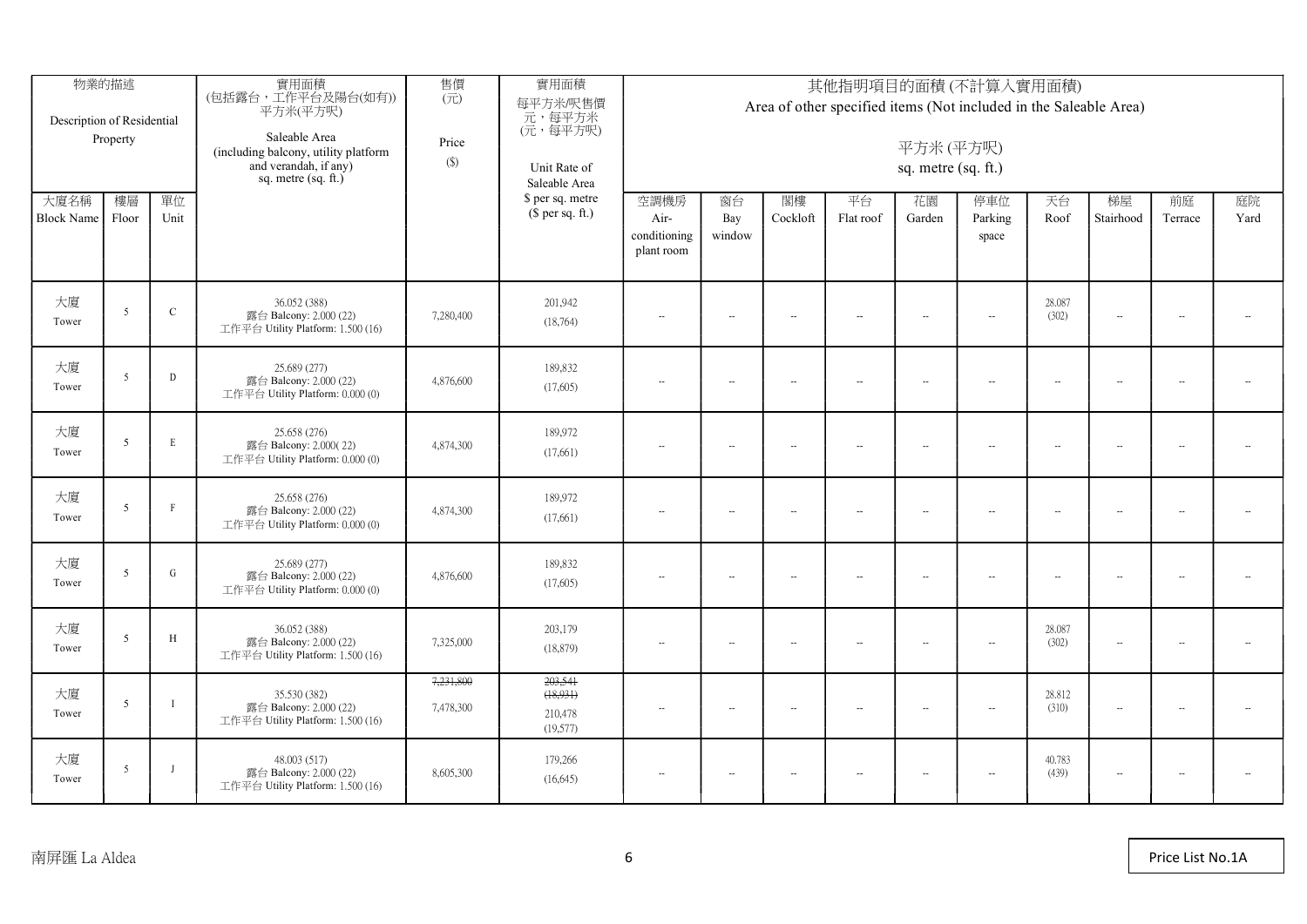#### 第三部份:其他資料 Part 3: Other Information

#### (1) 準買家應參閱該發展項目的售樓說明書,以了解該項目的資料。

Prospective purchasers are advised to refer to the sales brochure for the development for information on the development.

#### (2) 根據 《一手住宅物業銷售條例》第 52(1)條及第 53(2)及(3)條,-

According to sections 52(1) and 53(2) and (3) of the Residential Properties (First-hand Sales) Ordinance,-

#### 第 52(1)條 / Section 52(1)

在某人就指明住宅物業與擁有人訂立臨時買賣合約時,該人須向擁有人支付售價的 5%的臨時訂金。

A preliminary deposit of 5% of the purchase price is payable by a person to the owner on entering into a preliminary agreement for sale and purchase in respect of the specified residential property with the owner.

#### 第 53(2)條 / Section 53(2)

如某人於某日期訂立臨時買賣合約,並於該日期後的5個工作日內,就有關住宅物業簽立買賣合約,則擁有人必須在該日期後的8個工作日內,簽立該買賣合約。 If a person executes an agreement for sale and purchase in respect of the residential property within 5 working days after the date on which the person enters into the preliminary agreement for sale and purchase, the owner must execute the agreement for sale and purchase within 8 working days after that date.

#### 第 53(3) 條 / Section 53(3)

如某人於某日期訂立臨時買賣合約,但沒有於該日期後的 5 個工作日內,就有關住宅物業簽立買賣合約,則 – (i) 該臨時合約即告終止; (ii) 有關的臨時訂金即予沒收; 及 (iii) 擁有人不得就該人沒有 簽立買賣合約而針對該人提出進一步申索。

If a person does not execute an agreement for sale and purchase in respect of the residential property within 5 working days after the date on which the person enters into the preliminary agreement for sale and purchase – (i) the preliminary agreement for sale and purchase is terminated; (ii) the preliminary deposit is forfeited; and (iii) the owner does not have any further claim against the person for the failure.

#### (3) 實用面積及屬該住宅物業其他指明項目的面積是按 《一手住宅物業銷售條例》第 8 條及附表二第 2 部的計算得出的。

The saleable area and area of other specified items of the residential property are calculated in accordance with section 8 and Part 2 of Schedule 2 to the Residential Properties (First-hand Sales) Ordinance.

(4) 註:於本第(4)段內,「售價」指本價單第二部份中所列之住宅物業的售價,而「樓價」指臨時買賣合約(「臨時合約」)及正式買賣合約(「正式合約」)(或經修訂的正式合約)中訂明的住宅物 業的實際價錢(即售價經計算相關支付條款及/或適用折扣(如有)後之價錢)。因應相關支付條款及/或適用折扣 (如有) 按售價計算得出之價目,皆以向下捨入方式換算至百位數作為樓價。買方須為 於同一份臨時合約下購買的所有住宅物業選擇相同的支付條款及相同的已選之支付條款下提供的折扣、優惠贈品、財務優惠及利益(如有)。

Note: In this paragraph (4), "price" means the price of the residential property set out in Part 2 of this price list, and "Purchase Price" means the actual purchase price of the residential property set out in the preliminary agreement for sale and purchase ("PASP") and formal agreement for sale and purchase ("ASP") (or the amended ASP), i.e. the purchase price after applying the relevant terms of payment and/or the applicable discount(s) (if any) on Price. The price obtained after applying the relevant terms of payment and/or applicable discount(s) (if any) on the Price will be rounded down to the nearest hundred to determine the purchase price. The Purchaser must choose the same terms of payment and the same discount, gifts, financial advantage and benefit (if any) offered under the chosen terms of payment for all the residential properties purchased under the same PASP.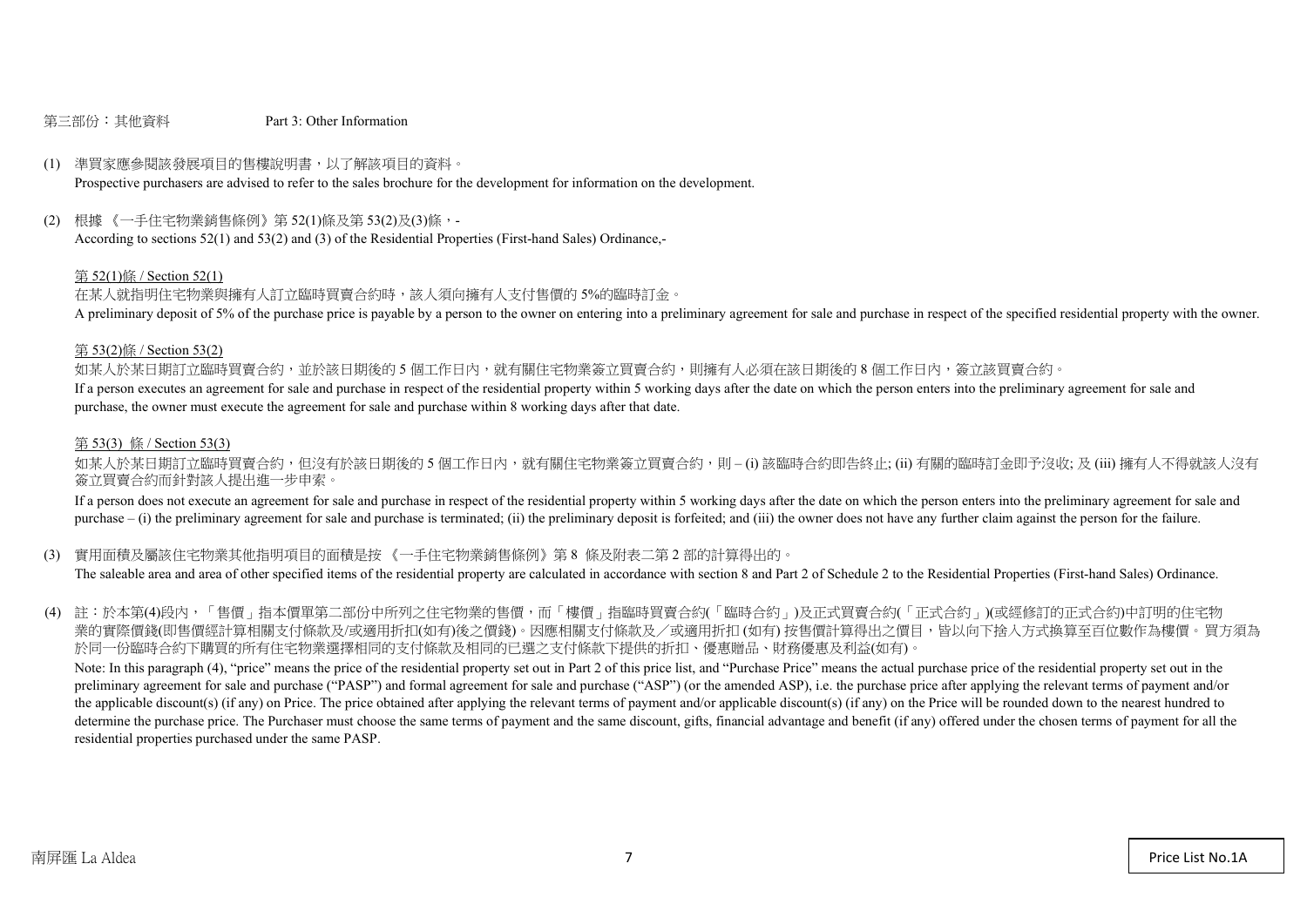(4)(i) 支付條款 The Terms of Payment

於簽署臨時合約時,買方須繳付相等於樓價的 5%作為臨時訂金。其中港幣\$100,000 作為部份臨時訂金須以銀行本票支付,臨時訂金餘款須以銀行本票及/或支票支付。所有銀行本票及支票必須 由香港持牌銀行發出,抬頭必須為「張葉司徒陳律師事務所」。

Purchasers shall pay the preliminary deposit (which is equivalent to 5% of the purchase price) upon signing of the PASP. HK\$100,000 being part of the preliminary deposit shall be paid by cashier order and the remaining balance of the preliminary deposit shall be paid by cashier order and/or cheque. All cashier orders and cheques shall be issued by a licensed bank in Hong Kong and shall be made payable to "Vincent" T. K. Cheung, YAP & Co.".

(A) 90 天現金優惠付款計劃 90-day Cash Payment Plan (照售價減 8%) (8% discount from the Price)

- 1. 買方須於簽署臨時合約時繳付相等於樓價 5%作為臨時訂金。買方須於簽署臨時合約後 5 個工作日內簽署正式合約。 The Purchaser(s) shall pay the preliminary deposit equivalent to 5% of the Purchase Price upon signing of the PASP. The ASP shall be signed by the Purchaser(s) within 5 working days after signing of the PASP.
- 2. 買方簽署臨時合約後 30 天內須再付樓價 5%作為加付訂金。 A further 5% of the Purchase Price being further deposit shall be paid by the Purchaser(s) within 30 days after signing of the PASP.
- 3. 樓價 90%即樓價餘款於買方簽署臨時合約後 90 天內支付。 90% of the Purchase Price being balance of the Purchase Price shall be paid by the Purchaser(s) within 90 days after signing of the PASP.

(B) 120 天現金優惠付款計劃 120-day Cash Payment Plan (照售價減 7%) (7% discount from the Price)

- 1. 買方須於簽署臨時合約時繳付相等於樓價 5%作為臨時訂金。買方須於簽署臨時合約後 5 個工作日內簽署正式合約。 The Purchaser(s) shall pay the preliminary deposit equivalent to 5% of the Purchase Price upon signing of the PASP. The ASP shall be signed by the Purchaser(s) within 5 working days after signing of the PASP.
- 2. 買方簽署臨時合約後 30 天內須再付樓價 5%作為加付訂金。 A further 5% of the Purchase Price being further deposit shall be paid by the Purchaser(s) within 30 days after signing of the PASP.
- 3. 樓價 90%即樓價餘款於買方簽署臨時合約後 120 天內支付。

90% of the Purchase Price being balance of the Purchase Price shall be paid by the Purchaser(s) within 120 days after signing of the PASP.

(C) 120 天備用第一按貸款付款 C 計劃 120-day Standby First Mortgage Loan Payment Plan C (照售價減 3%) (3% discount from the Price)

- 1. 買方須於簽署臨時合約時繳付相等於樓價 5%之金額作為臨時訂金。買方須於簽署臨時合約後 5 個工作日內簽署正式合約。 The Purchaser(s) shall pay the preliminary deposit equivalent to 5% of the Purchase Price upon signing of the PASP. The ASP shall be signed by the Purchaser(s) within 5 working days after signing of the PASP.
- 2. 買方簽署臨時合約後 30 天內須再付樓價 5%作為加付訂金。 5% of the Purchase Price being further deposit shall be paid by the Purchaser(s) within 30 days after signing of the PASP.
- 3. 樓價 90%即樓價餘款於買方簽署臨時合約後 120 天內繳付。

90% of the Purchase Price being balance of the Purchase Price shall be paid by the Purchaser(s) within 120 days after signing of the PASP.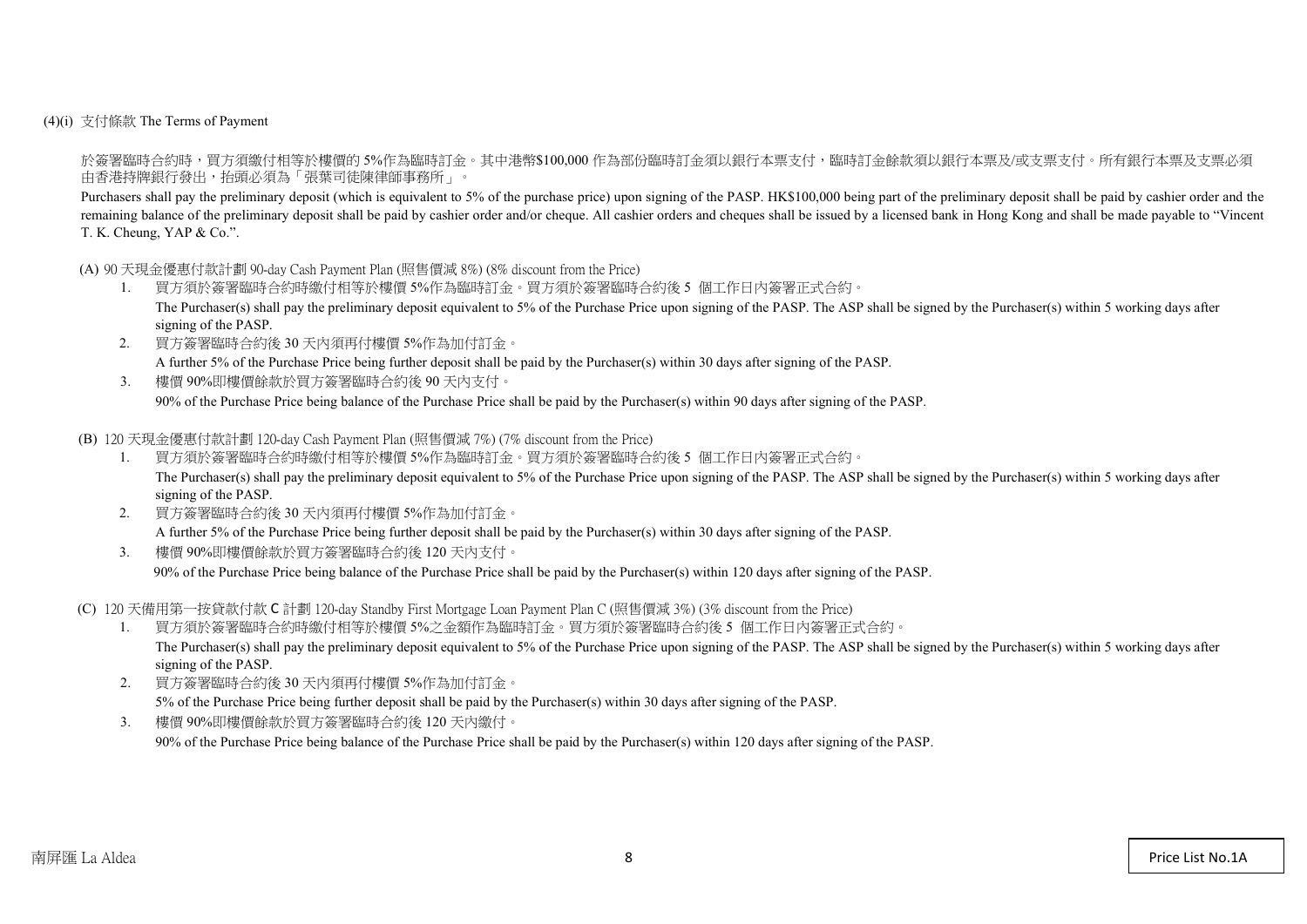(D) 120 天備用第一按貸款付款 D 計劃 120-day Standby First Mortgage Loan Payment Plan D (照售價減 3%) (3% discount from the Price)

- 1. 買方須於簽署臨時合約時繳付相等於樓價 5%之金額作為臨時訂金。買方須於簽署臨時合約後 5 個工作日內簽署正式合約。 The Purchaser(s) shall pay the preliminary deposit equivalent to 5% of the Purchase Price upon signing of the PASP. The ASP shall be signed by the Purchaser(s) within 5 working days after signing of the PASP.
- 2. 買方簽署臨時合約後 30 天內須再付樓價 5%作為加付訂金。 5% of the Purchase Price being further deposit shall be paid by the Purchaser(s) within 30 days after signing of the PASP.
- 3. 樓價 90%即樓價餘款於買方簽署臨時合約後 120 天內繳付。 90% of the Purchase Price being balance of the Purchase Price shall be paid by the Purchaser(s) within 120 days after signing of the PASP.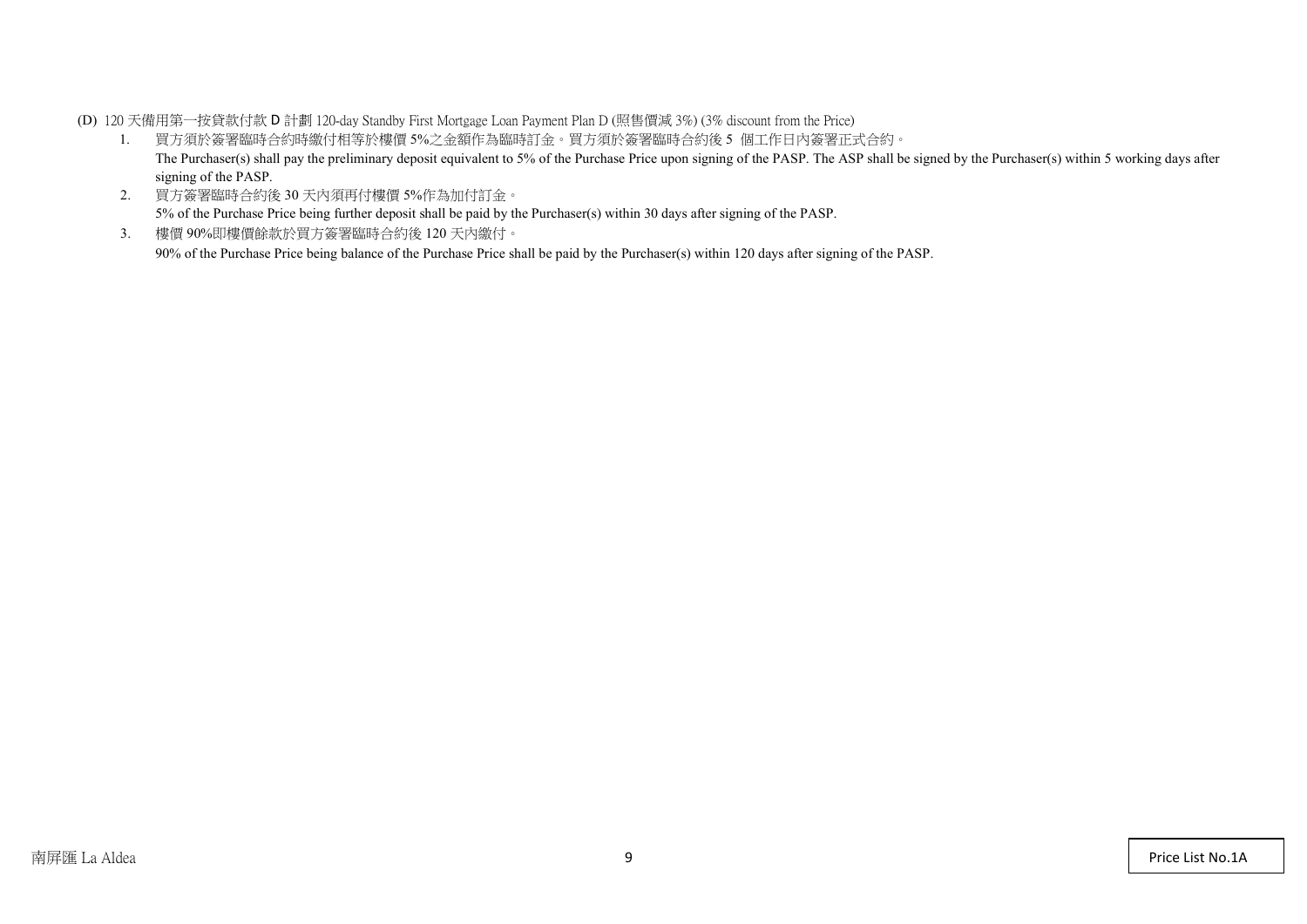(4)(ii) 售價獲得折扣的基礎 The basis on which any discount on the Price is available

(a) 見第 4(i) 段。 See paragraph 4(i).

#### (4)(iii) 可就購買發展項目中的指明住宅物業而連帶獲得的任何贈品、財務優惠或利益

Any gift, or any financial advantage or benefit, to be made available in connection with the purchase of a specified residential property in the Development

- (a) 見第 4(i) 及(ii)段。 See paragraphs  $4(i)$  and  $(ii)$ .
- (b) 貸款優惠 Loan Offer 備用第一按揭貸款 Standby First Mortgage Loan (只適用於選擇上述第(4)(i)段中支付條款(C) 或(D)之買家) (Only applicable to the Purchaser who has selected Terms of Payment (C) or (D) in the above paragraph (4)(i))
	- (i) 買方可向賣方指定財務機構或賣方介紹之其它公司(「指定財務機構」)申請備用第一按揭貸款 (只適用於買方為個人或香港註冊成立的有限公司及其所有股東及董事均為個人)。 The Purchaser(s) may apply for Standby First Mortgage Loan (only applicable to the Purchaser who is an individual or a limited company incorporated in Hong Kong with all its shareholder(s) and director(s) being individual(s)) from the Vendor's designated financing company or any other company referred by the Vendor ("designated financing company"). 備用第一按揭貸款的最高金額為淨樓價的 75%,惟貸款金額不可超過應繳付之樓價餘額。詳情請參閱附錄 1。 The maximum amount of Standby First Mortgage Loan shall be 75% of the net purchase price, provided that the loan amount shall not exceed the balance of Purchase Price payable. Please see Annex 1 for details.
	- (ii) 上文「淨樓價」一詞指扣除第(4)(ii)段及第(4)(iii)段所述所有相關的折扣、回贈及/或其他優惠(如有的話)後的住宅物業之樓價。 The term "net purchase price" above means the amount of the Purchase Price of the residential property after deducting all the relevant discounts, rebates and/or other benefits (if any) as set out in paragraph (4)(ii) and paragraph 4(iii).
- (c) 首 1 年保修優惠 First 1 Year Warranty Offer

在不減損買方於正式合約下之權利的前提下,凡住宅物業(但不包括任何位於住宅物業内或連同住宅物業一併出售的花草植物或園藝設計(如有)或任何在住宅物業買賣完成後所增置、 構建的裝置、裝修物料、設備或實產)有欠妥之處(正常損耗除外),而該欠妥之處並非由任何人之行為或疏忽造成,買方可於發展項目的滿意紙或包括相關住宅物業之有關發展項目 讓同意書發出日(以較早者計)起計 1 年內向賣方發出書面通知,賣方將在收到買方書面通知後在合理地切實可行的範圍內盡快自費作出修補。首 1 年保修優惠以相關交易文件條款及條件為 準。

Without prejudice to the Purchaser(s)' rights under the ASP, the Vendor is prepared to at its own cost and as soon as reasonably practicable after receipt of a written notice served by the Purchaser(s) within 1 year from the date of issuance of the certificate of compliance in respect of the Development or consent to assign in respect of the relevant part of Development in which the residential property forms part (whichever is earlier) remedy any defects (fair wear and tear excepted) to the residential property (excluding any plants or landscaping in or sold with the residential property (if any) or any fittings, finishes, appliances or chattels added, installed or built to or at the residential property after the completion of its sale and purchase) caused otherwise than by any act or neglect of any person. The First 1 Year Warranty Offer is subject to the terms and conditions of the relevant transaction documents.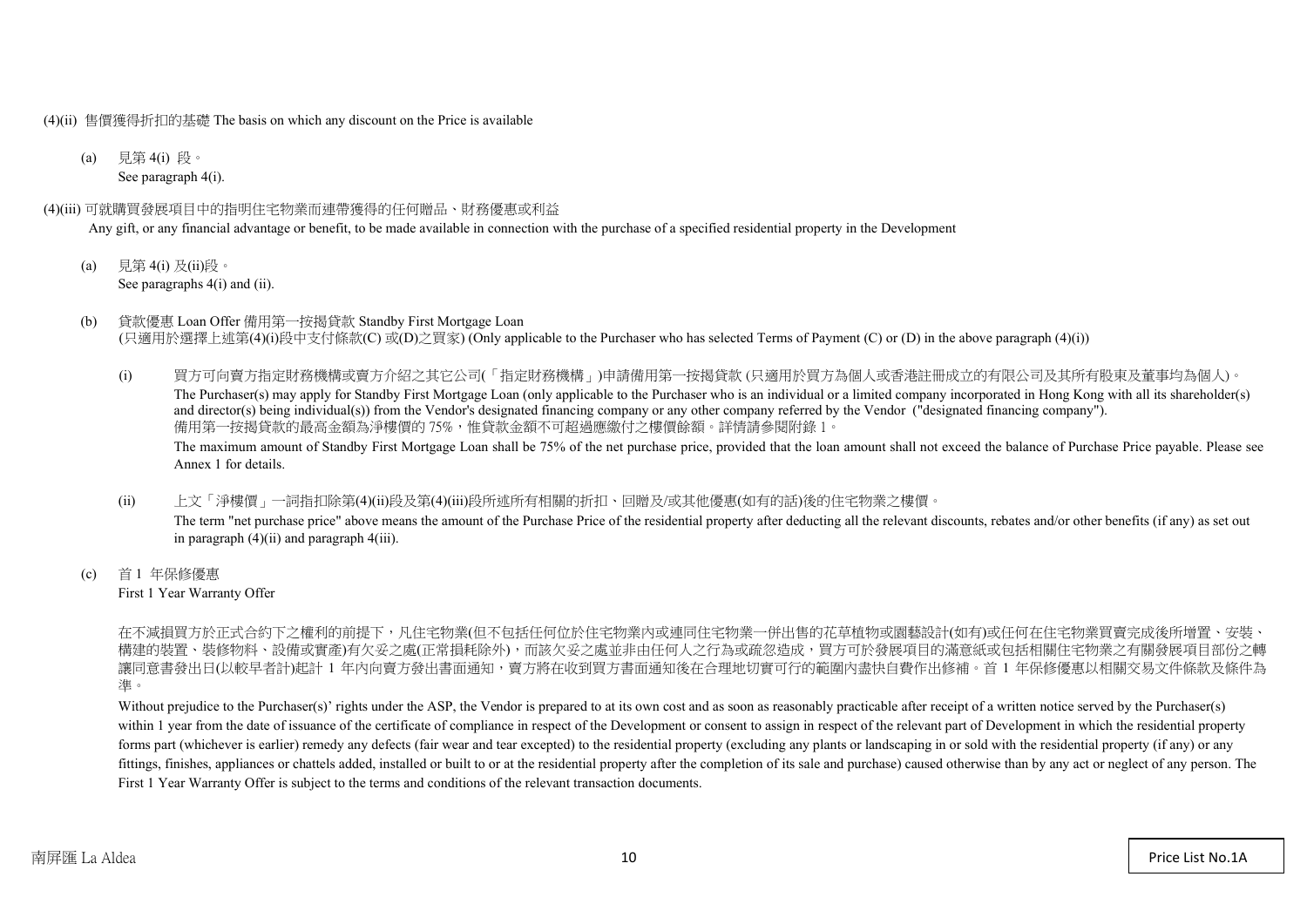#### (4)(iv) 誰人負責支付買賣該項目中的指明住宅物業的有關律師費及印花稅

Who is liable to pay the solicitors' fees and stamp duty in connection with the sale and purchase of a specified residential property in the Development

(a) 如買方就其在有關購買住宅物業選用賣方指定之代表律師作為買方之代表律師,賣方同意為買方支付正式合約及轉讓契兩項法律文件之律師費用(不包括任何安揭、擔保與其他抵押文件 及其他相關法律文件的律師費用及所有代墊付費用(該等費用由買家支付))。在任何其他情況下,買方須負責其在有關購買住宅物業之律師費用及代墊付費用。

If the Purchaser(s) appoints the Vendor's solicitors to act on his/her behalf in respect of the purchase of the residential property, the Vendor agrees to bear the legal costs of the ASP and the Assignment (exclusive of the legal costs in respect of any mortgage, sureties and other security documents, other relevant legal documents and all disbursements, which shall be borne by the Purchaser(s)). In any other cases, the Purchase(s) shall bear his/her own solicitors' legal costs and disbursements in respect of the purchase of the residential property.

- (b) 如買方另聘代表律師作為買方之代表律師處理其買賣合約或轉讓契等法律文件,買賣雙方須各自負責有關買賣合約或轉讓契法律文件之律師費用。 If the purchaser instructs his/her own solicitors to act for him/her in relation to the agreement for sale and purchase or assignment, the Vendor and purchaser shall pay his/her own solicitors' legal fees in respect of that agreement for sale and purchase or the assignment.
- (c) 買方須支付一概有關臨時合約、正式合約及轉讓契之印花稅(包括但不限於任何買方提名書或轉售的印花稅、任何從價印花稅、額外印花稅、買家印花稅及任何與過期繳付任何印花稅有 關的罰款、利息及附加費用等)、登記費及其他支出費用。

All stamp duty, registration fee and other disbursements on the PASP, the ASP and the Assignment (including without limitation any stamp duty on any nomination or sub-sale, any Ad Valorem Stamp Duty, Special Stamp Duty, Buyer's Stamp Duty and any penalty, interest and surcharge, etc. for late payment of any stamp duty), will be borne by the Purchasers.

#### (4)(v) 買方須為就買賣該項目中的指明住宅物業簽立任何文件而支付的費用

Any charges that are payable by a Purchaser for execution of any document in relation to the sale and purchase of a specified residential property in the Development

有關該住宅物業交易之草擬、登記及完成大廈公契及管理合約費用及附於該文件之圖則之費用的適當分攤、業權文件認正副本之費用、該住宅物業的正式合約及轉讓契之圖則費,該住宅物業 按揭(如有)之法律費用、其他開支及代墊付費用及就有關購買住宅物業的任何其他文件的所有法律費用、其他開支及代墊付費用等,均由買方負責。

The Purchaser(s) shall solely bear and pay a due proportion of the costs for the preparation, registration and completion of the Deed of Mutual Covenant incorporating Management Agreement ("DMC") and the plans to be attached to the DMC, all costs for preparing certified copies of title deeds and documents of the residential property, all plan fees for plans to be annexed to the ASP and the Assignment, all legal and other costs and disbursements in respect of any mortgage (if any) in respect of the residential property and all legal costs and charges and disbursements of any other documents relating to the purchase of the residential property.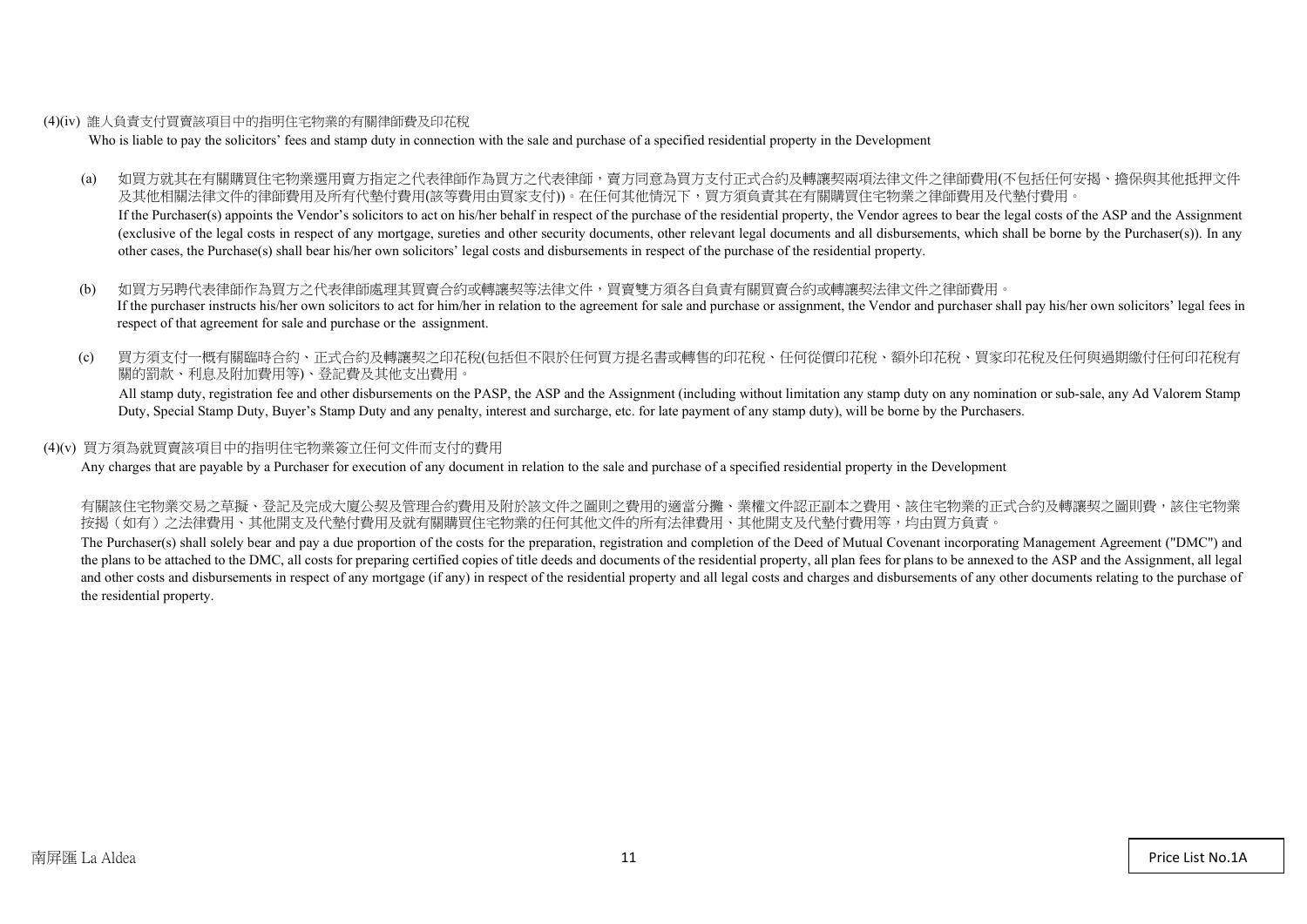| 備註:    |                                                                                                                                                                                                                                                                                                                                                                                                                                                                                                                                                                                                                                                                                                                                                                                                     |
|--------|-----------------------------------------------------------------------------------------------------------------------------------------------------------------------------------------------------------------------------------------------------------------------------------------------------------------------------------------------------------------------------------------------------------------------------------------------------------------------------------------------------------------------------------------------------------------------------------------------------------------------------------------------------------------------------------------------------------------------------------------------------------------------------------------------------|
| Notes: |                                                                                                                                                                                                                                                                                                                                                                                                                                                                                                                                                                                                                                                                                                                                                                                                     |
| 1.     | 根據香港金融管理局指引,銀行於計算按揭貸款成數時,必須先從樓價中扣除所有提供予買方就購買住宅物業而連帶獲得的全部現金回贈或其他形式的金錢獎賞或優惠(如有);而有關<br>還款能力之要求(包括但不限於供款與入息比率之上限)將按個別銀行及香港金融管理局不時公佈之指引而變更。詳情請向有關銀行查詢。<br>According to Hong Kong Monetary Authority guidelines, the value of all cash rebates or other forms of monetary incentives or benefits (if any) made available to the Purchaser in connection with the<br>purchase of a residential property will be deducted from the purchase price when calculating the loan-to-value ratio by the bank; and the relevant repayment ability requirement (including but not limited<br>to the cap of debt servicing ratio) may vary from bank to bank themselves and according to the guidelines announced from time to time by Hong Kong Monetary Authority. For details, please enquire<br>with the banks. |
|        | 所有就購買該發展項目中的指明住宅物業而可能連帶獲得的任何贈品、財務優惠或利益均只提供予臨時合約中訂明的一手買方及不可轉讓。<br>All of the gift, financial advantage or benefit that may be made available in connection with the purchase of a specified residential property in the Development are offered to first-hand Purchaser as<br>specified in the PASP only and shall not be transferable.                                                                                                                                                                                                                                                                                                                                                                                                                                                              |
| 3.     | 如買方希望更改支付條款,必須得賣方事先同意,並須向賣方繳付手續費 \$10,000 及承擔有關法律費用及雜費(如有)。賣方對任何申請更改支付條款的批准與否有最終決定權。<br>If the Purchaser wishes to change the terms of payment, the prior consent of the Vendor must be obtained, and pay a handling fee of \$10,000 to the Vendor and the Purchaser shall bear all related legal<br>costs and disbursements (if any). The approval or disapproval of the application for any change of the terms of payment is subject to the final decision of the Vendor.                                                                                                                                                                                                                                                                                                                        |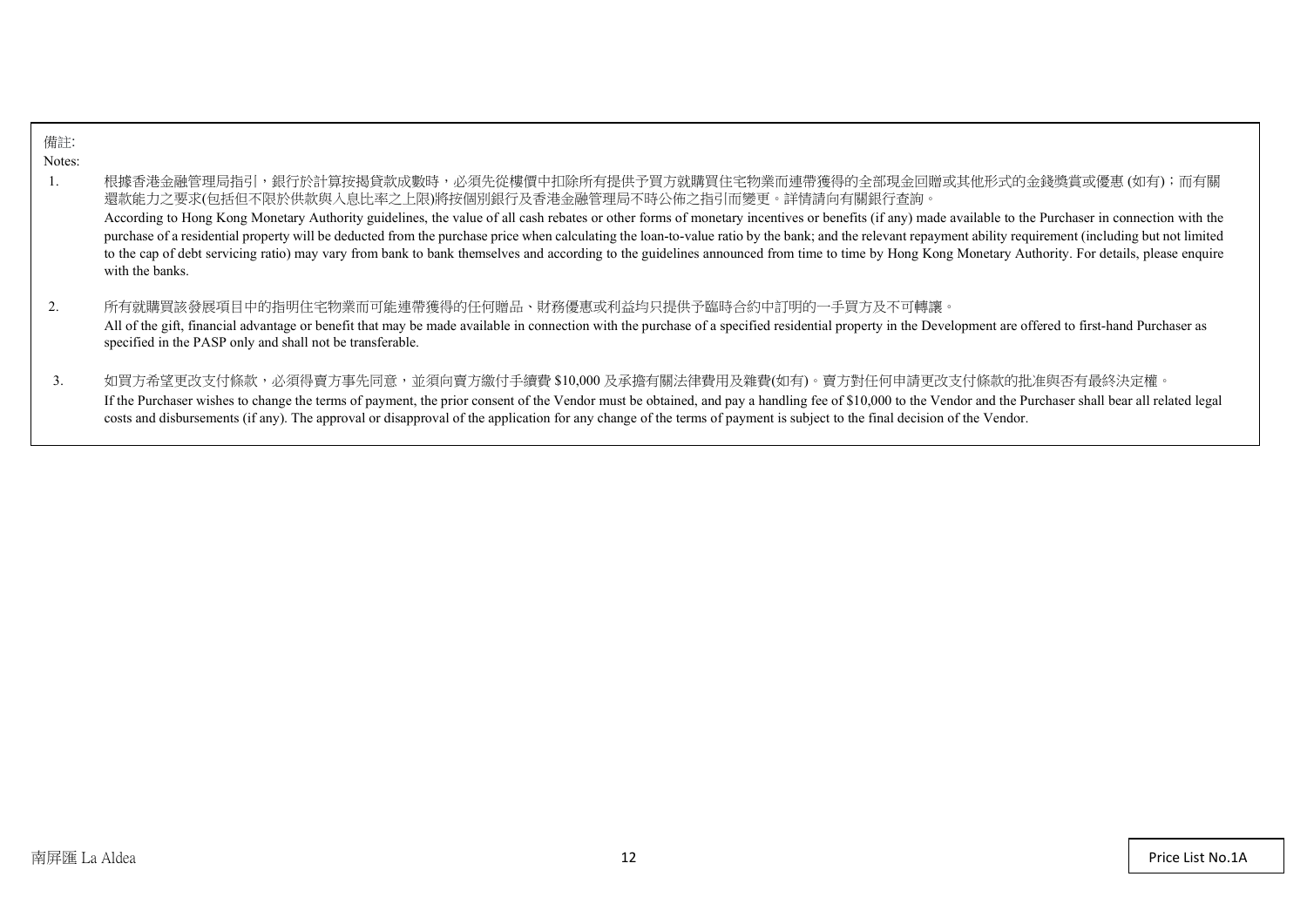- 附錄 1 備用第一按揭貸款(只適用於買方為個人或香港註冊成立的有限公司及其所有股東及董事均為個人)
- Annex 1 Standby First Mortgage Loan (only applicable to the Purchaser who is an individual or a limited company incorporated in Hong Kong with all its shareholder(s) and director(s) being individual(s))

## 指定財務機構提供備用第一按揭貸款 (「第一按揭貸款」) 之主要條款如下:

The key terms of a Standby First Mortgage Loan ("First Mortgage Loan") offered by the designated financing company are as follows:

- (I) 買方必須於付清樓價餘額之日前最少 90 日以書面向指定財務機構申請第一按揭貸款。指定財務機構將不會處理逾期貸款申請。 The Purchaser shall make a written application to the designated financing company for a First Mortgage Loan not less than 90 days before the date of settlement of the balance of the Purchase price. Late loan applications will not be processed by the designated financing company.
- (II) 第一按揭貸款以該住宅物業之第一法定按揭作抵押。 The First Mortgage Loan shall be secured by a first legal mortgage over the residential property.
- (III) 第一按揭貸款年期最長為 25 年。 The maximum tenor of First Mortgage Loan shall be up to 25 years.
- (IV) 第一按揭貸款的最高金額為有關付款計劃所述之淨樓價的 75%,惟貸款金額不可超過應繳付之樓價餘額。 The maximum amount of the First Mortgage Loan shall be 75% of the net purchase price as mentioned in the relevant payment plan, provided that the loan amount shall not exceed the balance of purchase price payable.
- (V) 第一按揭貸款按揭利率 Interest rate of the First Mortgage Loan

計劃 C Plan C (只適用於選擇上述第(4)(i)段中支付條款(C)之買家) (Only applicable to the Purchaser who has selected Terms of Payment (C) in the above paragraph (4)(i)) 首 24個月之按揭利率以 P 減 3.5% p.a.計算,其後之按揭利率為 P 加 0.75% p.a.,利率浮動。最終利率以指定財務機構審批結果而定。 Interest rate for the first 24 months shall be P minus 3.5% p.a., thereafter at P plus 0.75% p.a., subject to fluctuation. The final interest rate will be subject to approval by the designated financing company.

計劃 D Plan D (只適用於選擇上述第(4)(i)段中支付條款(D)之買家) (Only applicable to the Purchaser who has selected Terms of Payment (D) in the above paragraph (4)(i)) 首 36個月之按揭利率以 P 減 2.25% p.a.計算,其後之按揭利率為 P 加 0.75% p.a., 利率浮動。最終利率以指定財務機構審批結果而定。 Interest rate for the first 36 months shall be P minus 2.25% p.a., thereafter at P plus 0.75% p.a., subject to fluctuation. The final interest rate will be subject to approval by the designated financing company.

## 註: P 為指定財務機構不時報價之港元最優惠利率利率(「最優惠利率」) ,「最優惠利率」由指定財務機構決定, 現為年利率 5.5%。

Note: P means the annual rate of interest as shall be determined and quoted by the designated financing company from time to time as its prime rate for lending Hong Kong dollars (The Best Lending Rate). The Best Lending Rate is determined by the designated financing company. The current Best Lending Rate is 5.5% per annum.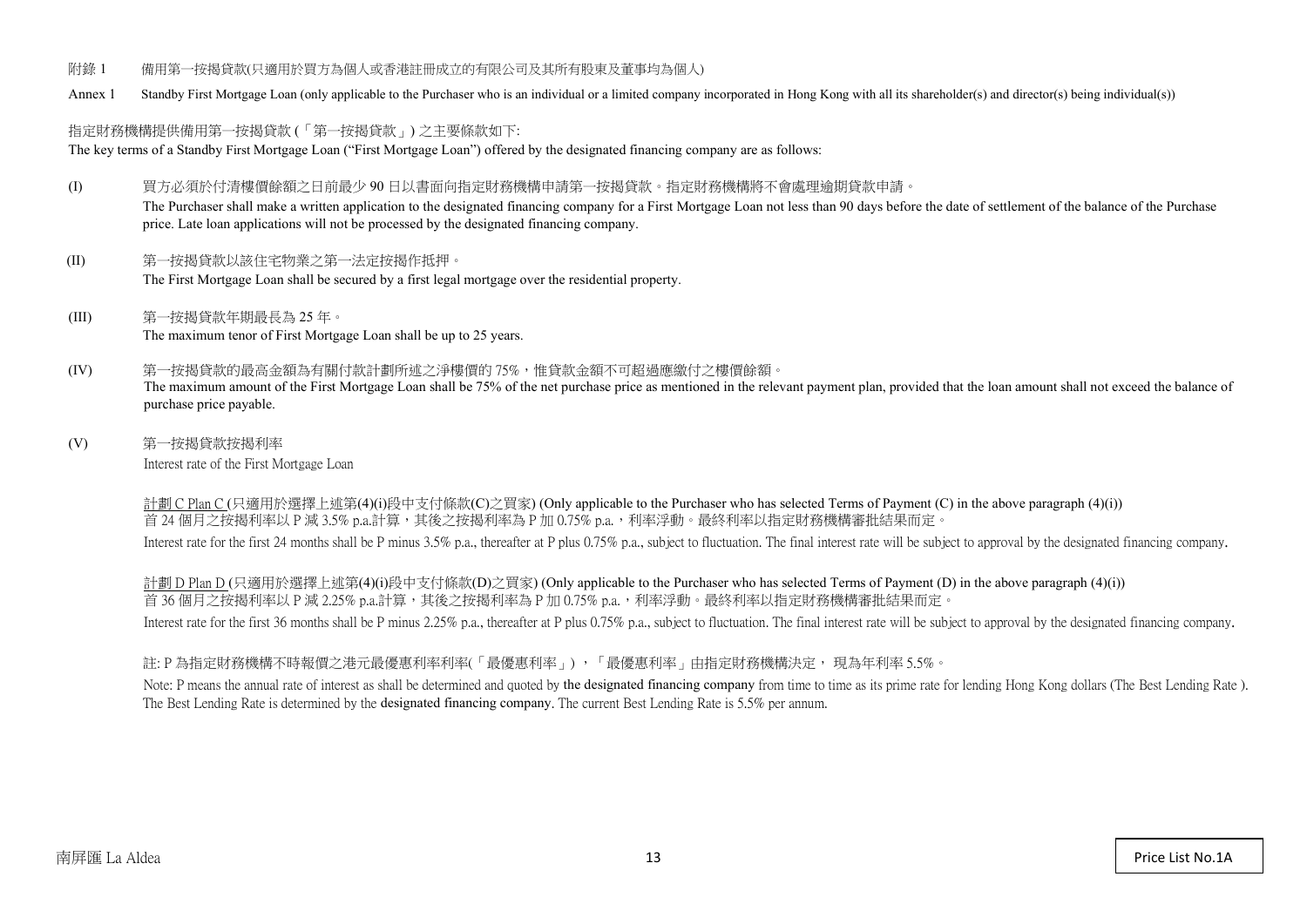## (VI) 第一按揭貸款按揭償還

First Mortgage Loan Repayment

計劃 C Plan C (只適用於選擇上述第(4)(i)段中支付條款(C)之買家) (Only applicable to the Purchaser who has selected Terms of Payment (C) in the above paragraph (4)(i)) 買方於按揭首 24 個月只需就第一按揭貸款向指定財務機構繳付利息,其後則須照常連本帶息供款。

The purchaser shall only pay the interest of the First Mortgage Loan to the designated financing company in the first 24 months and shall repay the principal amount and interest as usual for the rest of the term of the First Mortgage Loan.

計劃 D Plan D (只適用於選擇上述第(4)(i)段中支付條款(D)之買家) (Only applicable to the Purchaser who has selected Terms of Payment (D) in the above paragraph (4)(i)) 買方於按揭首 36 個月只需就 第一按揭貸款向指定財務機構 繳付利息,其後則須照常連本帶息供款。

The purchaser shall only pay the interest of the First Mortgage Loan to the designated financing company in the first 36 months and shall repay the principal amount and interest as usual for the rest of the term of the First Mortgage Loan.

#### (VII) 買方須按月分期償還第一按揭貸款。

The purchaser shall repay the First Mortgage Loan by monthly instalments.

(VIII) 買方及其擔保人(如有)須提供足夠文件證明其還款能力,包括但不限於在指定財務機構要求下提供信貸報告、收入證明及/或銀行紀錄。 買方及其擔保人(如有)必須提供指定財務機構 所要求的資料及文件,否則貸款申請將不會獲處理。

The Purchaser and his/her/its guarantor (if any) shall provide sufficient documents to prove his/her/its repayment ability, including without limitation the provision of credit report, income proof and/or banking record upon request from the designated financing company. The Purchaser and his/her/its guarantor (if any) shall provide information and documents as requested by the designated financing company, otherwise, the loan application will not be processed.

#### (IX) 第一按揭貸款申請須由指定財務機構獨立審批。

The First Mortgage Loan application shall be approved by the designated financing company independently.

(X) 所有第一按揭貸款法律文件須由賣方代表律師辦理,買方須負責全部有關律師費用及雜費。買方可選擇另行自聘律師作為買方代表律師,在此情況下,買方亦須負責其代表律師有關 第一按揭貸款的律師費用及雜費。

All legal documents of the First Mortgage Loan shall be handled by the Vendor's solicitors and all the costs and disbursements relating thereto shall be borne by the Purchaser. The Purchaser can choose to instruct his/her/its own solicitors to act for him/her/it, and in such event, the Purchaser shall also bear his/her/its own solicitors' costs and disbursements relating to the First Mortgage Loan.

#### (XI) 指定財務機構會因應買方及其擔保人(如有)的信貸審查及評估結果,對有關付款計劃所述的貸款條款(包括但不限於貸款金額、利率、年期及/或其他條件)作出調 整。 In accordance with the result of credit check and assessment of the Purchaser and his/her/its guarantor(s) (if any), the designated financing company will adjust the loan term(s) (including without limitation the loan amount, the interest rate, the tenor and/ or the other conditions) as set out in the relevant payment plan.

(XII) 買方敬請向指定財務機構查詢有關第一按揭貸款條款及詳情。就第一按揭貸款批出與否及其條款,指定財務機構有最終決定權,與賣方無關。不論第一按揭貸款獲批與否,買方仍須按正式 合約完成住宅物業的交易及繳付住宅物業的樓價全數。

The Purchaser is advised to enquire with the designated financing company about the terms and conditions and the details of the First Mortgage Loan. The approval or disapproval of the First Mortgage Loan and the terms and conditions thereof are subject to the final decision of the designated financing company and are not related to the Vendor. Irrespective of whether the First Mortgage Loan is granted or not, the Purchaser shall complete the purchase of the residential property and shall pay the full purchase price of the residential property in accordance with the ASP.

(XIII) 此第一按揭貸款受有關指定財務機構所訂之其他條款及細則約束。

This First Mortgage Loan is subject to other terms and conditions as may be stipulated by the designated financing company.